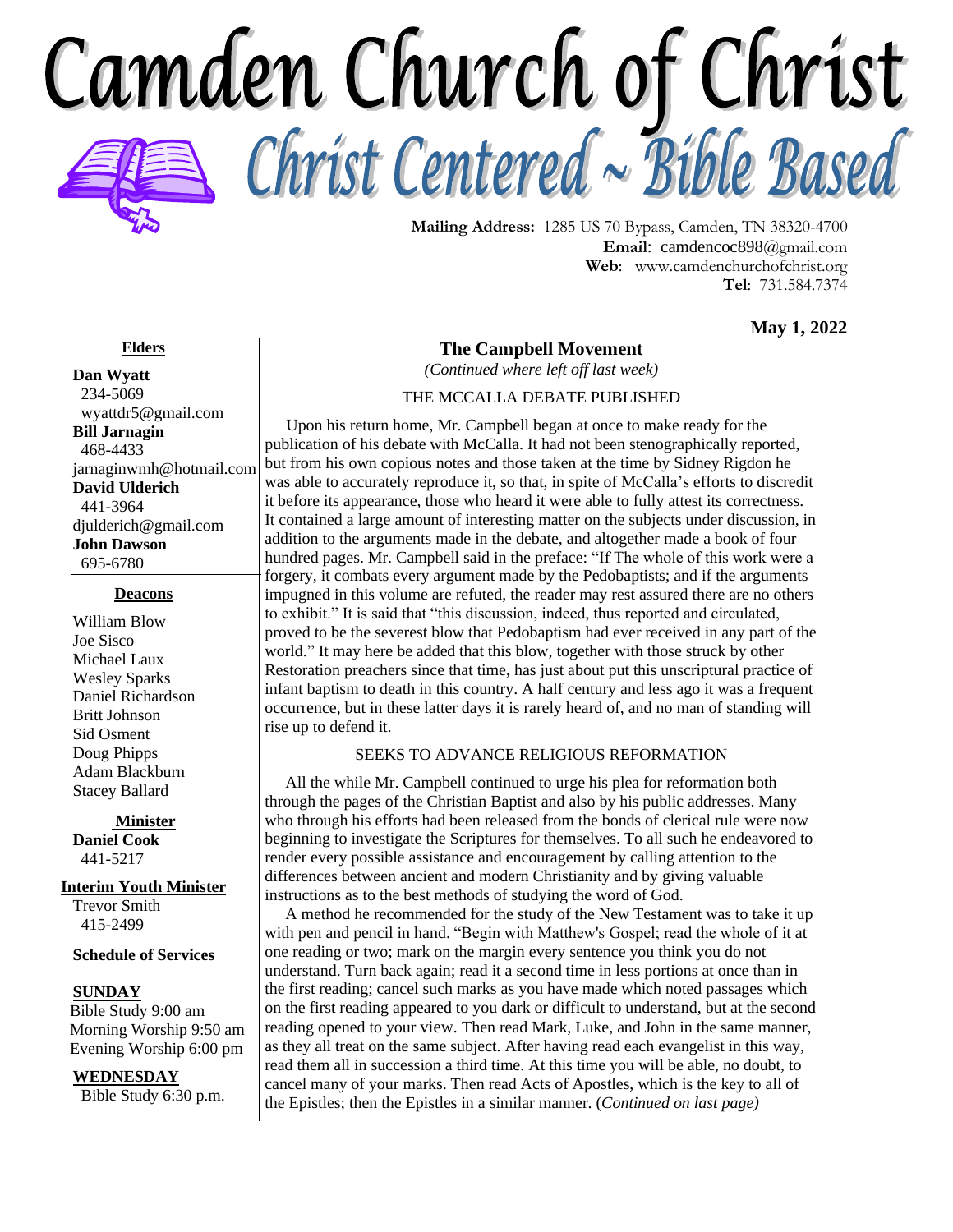A WARM WELCOME TO OUR GUESTS. Please fill out a white visitor card found in the back of the pew in front of you, including your mailing address and email address, and drop it in the collection plate on your way out. We are so glad we can worship together today. 

**Friends and Family Day** – We will be having our Friends and Family Day with Bill Watkins (who works with the Crieve Hall congregation near Nashville) on July 31.

**Placing Membership** - Fran and Doug Utley have expressed their desire to place membership with us. We are so glad to get to welcome them into our church family here at the Camden church of Christ. They already felt like family, but now it's "official." 

**Lads to Leaders** – Awards and recognition will be given to our young people who participated in Lads to Leaders last year after the evening worship service on May 15<sup>th</sup>. 

**Communion Bags** – We are requesting your help with preparing the communion bags for Sunday morning in leu of preparing communion trays. A sign-up sheet is being placed on the bulletin board for this. 

**Second Harvest Food Bank** – Help is needed sorting

food on the second and fourth Saturdays of the month, from 9 to 11 a.m. This is for ages 6 and up. Let Stacey Ballard know if you can help, and he can give you more details.

**Mowing**  $- A$  sign-up sheet for mowing has been placed on the bulletin board for anyone who would like to help with that. This could change, but for right now, we need help with both the zero turn and tractor.

**High School Seniors** – We are going to be honoring our graduating seniors this evening after our regular worship service. They are Brett Townsend, Tell Laux, Lexi Harris, and Cloe McDowell.

Ladies Fellowship with a Purpose - Ladies fellowship with a Purpose will be meeting every  $1<sup>st</sup>$  and  $3<sup>rd</sup>$  Monday of the month at  $5:30$  p.m.

Area-Wide Cook-Out – We will be having an area-wide cook-out at the barn with area congregations May 14<sup>th</sup> at 12 p.m. All area congregations and friends are welcome to join us.

**Wednesday Night Bible Study** – Due to our new class on Acts on Sunday mornings, the auditorium class will be shifting from our study on New Testament churches in the Book of Acts to the seven churches of Asia from Revelation 2-3. This will be starting this Wednesday.

#### **Please Continue to Pray for:**

Robert Blackstock (a friend of Greg **Cancer:** Matlock), George Smith (brother of Brenda Travis), Bryant Allen (Michelle Ballard's brother), Loman Ballard (Stacy's father), Faylene Marvin (Cecil Bates'sister), Eddie Breeden (a member of the Hustburg church of Christ) Shane Karney (grandson of Kathy Butler), Paula Cox (a teacher at Briarwood), Janet Holland (friend of Rebecca Whitfield), Myrt McLarty, Becky Orr (John Taylor's aunt), Triston Frye, Alex (the son of Ron Reiter, a friend of Ross Cole), Judy Kennon (Renee Crossett's stepmother). Steve Cannady (a local nurse practitioner). Mark DeBruce (Glenda Sparks' brother-in-law), Doug Utley (Anita Boyd's son), Millette Florence (Emory's sister-in-law), Maelinda Varneke (the wife of Michael Varneke, who does our fire extinguishers and is a member of the church), Meg Day (Heidi Laux's sister), Kari McDaniel (a friend of Megan Todd), Frank and Terry (Barbara Thompson's brothers).

Others: Luke Crossett, Susie Brackins, Tracy Tolley, Linda Hams, Tammy DeBruce, Lynn White, Vickie Cox, Ann Dinkins (Angela Hick's mom), Johnny (Susie Brackins' brother), David Taylor, Larry Fisher (Jana Ulderich's step-father), Walter Bryant (a friend of Ross Cole), Tommy Hams (the brother-in-law of Greg Matlock), Beau Griffin, Chesney Bell, Russell Holmes, Aaron Roberts (a friend of Garrett Todd and Shawn McDowell), Donnie Cuthbertson (a friend of Ross Cole). Jeff Homan (a nephew of Emma and John Dawson), Brian Melton (a friend of John and Cindy Lumpkin), Thomas Little (a friend's grandson of Wanda Horner and Marge Phillips), Mildred Hedge (J.C. Hedge's widow), Janice and Billy Watkins, Brenda Travis, Rita Kelly, Lainey and Levi Chisholm, Brett Wyatt (a nephew of Penny's niece), Lynn McKee (a friend's mother of Nicole Blackburn), Vickie Hudgins (Mike Wilson's sister), Debra Bates, Madison French (Wanda Malin's niece), Sharon Oros (Debra Bates' cousin), Anthony Herbison (Greg Matlock's stepson), Diana Berdy (Debra Bates' mother), Fiscus Nicole (a friend of Kermit Peck), Jerry Kelley, Terry Larkins, Virgie Heintz, Wanda Horner, DeeDee Ellis (a friend of Tonya Robinson), Rita Kelley, Bob Farmer, Dorothy Laux, Mary Margaret Ulderich, Eddie (a friend of Tom Ulderich), Juana Chavez (Karla Cook's mom), Christopher Jordan (the child of a friend of Brian and Heather Larkins), Tony Matlock, Donna Grimes, and Frances Layman (Sid Osment's great aunt).

**Sympathy:** To the families of Nell Blackburn (Adam's grandmother), Lyndell Weatherly (Debbie Larkins' cousin), and Lattie Bawcum (John Ivey's great aunt).

Military: Mallory Pratt Triplett, US Marine Corp; Joshua Melton, US Marine Corp; Austin Riley, US Navy; Hunter Sparks, US Airforce.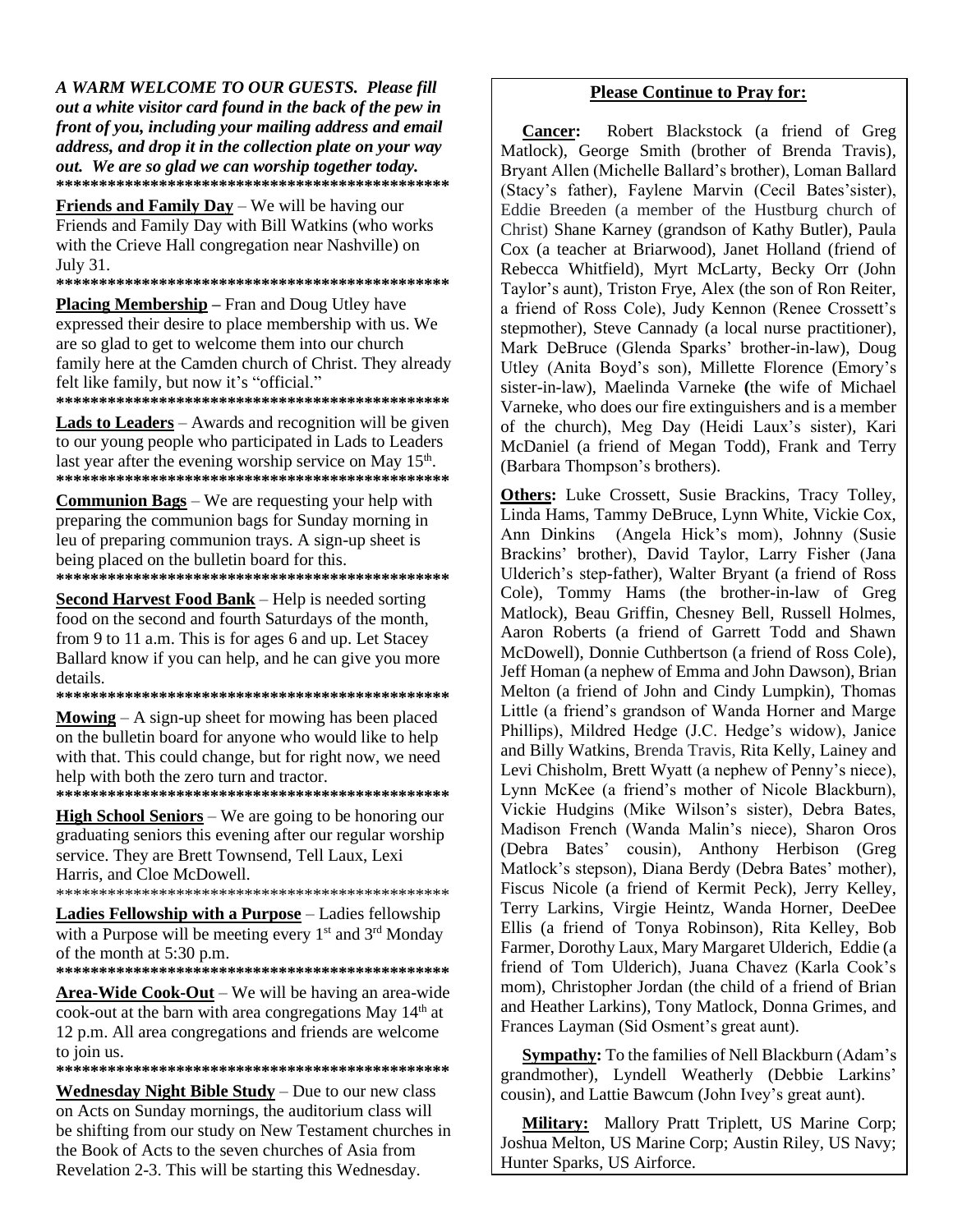# Special Donations

- Given to the building fund in memory of **Nell Blackburn** & **Phyllis Wilkinson** by m/m Johnny Lumpkin.
- Given to the building fund in memory of **Susan Phipps** by m/m George P. Sugars.
- Given to the building fund in memory of **Phyllis Wilkinson** by Charletta Ragsdale.
- Given to the building fund in memory of **Phyllis Wilkinson** by m/m Bill Jarnagin.
- Given to the building fund in memory of **Susan Phipps** by m/m I. A. Roberts.
- Given to the building fund in memory of **Eddie Curtis** by Anita Boyd.

*Our caring remembrances are gratefully appreciated by the families and by the church.*

# **Recent Prayer Requests**

- Let's please remember **the people of Ukraine** in our prayers. If anyone would like to send aid for them, there is an address on the bulletin board where that can be sent.
- **Virgie Heintz** was able to come back home from rehab. She is feeling much better and happy to be home, but still needs our prayers.
- **Jim Curry** has been placed under Hospice care. He lives in Hohenwald.
- **Anna Sue Curtis**, who was a member of the Dry Branch church of Christ, was moved from the Samaritan Village to Life Care of Bruceton. Prayers have been requested for her. She is in room 221 and likes phone calls. Her number is posted on the bulletin board.
- **Meg Day**, Heidi Laux's sister, has begun radiation treatments. She will be going every day for 6 weeks. Her address is on the bulletin board.
- **Scarlett Barber**, Alayna Ulderich's niece, is a newborn who had seizures as a result of excess bleeding in her head outside the skull. She has some brain damage, but the extent is unknown until she sees a neurologist.
- **Lorie Link**, Karen Lynch's sister, still can't put weight on her knee that she had surgery on recently. She went back to the doctor last week.
- **Gail Carmen**, also a sister of Karen Lynch, will be having surgery May 23rd.
- **Doug Utley** needs special prayers. He is not reacting well to his immune therapy.
- **William Holder** suffered a concussion recently, but seems to be doing ok.
- **Brenda Travis** is having some health issues.

# **FROM THE ELDERS**

*The elders welcome all newcomers. If you would like to be identified as a member here or if you have not had the opportunity to meet the eldership, we would like to meet with you briefly to introduce ourselves and to explain our position on certain issues and matters of doctrine*

# **FOR THE RECORD** *Week of April 24, 2022*

| <b>Sunday School</b>          | 102 |
|-------------------------------|-----|
| <b>Sunday Morning Worship</b> | 151 |
| <b>Sunday Night Worship</b>   | 64  |
| <b>Wednesday Night</b>        | 81  |

# **NEXT WEEK May 8, 2022**

# SERVE THE LORD WITH GLADNESS

**Morning Prayers Evening Prayers** David Ulderich Joe Sisco John Dawson Geoffery Kee

| The Lord's Table         | Daniel Richardson                              |
|--------------------------|------------------------------------------------|
| <b>Scripture Readers</b> | Stacy Ballard (a.m.)<br>Cameron Ballard (p.m.) |
| <b>Evening Communion</b> | Tell Laux                                      |

\_\_\_\_\_\_\_\_\_\_\_\_\_\_\_\_\_\_\_\_\_\_ *If unable to serve, please tell William Blow.*

# **Please Remember Our Shut-ins**

Mary Edwards, Ray and Joyce Frazee, Kathy Butler, Dorothy Laux, Dorothy Chappell, Sue Bell, Janice White, Virgie Heintz, Jimmy and Evelyn Johnson, Frank and Marge Phillips, Jean Bogle, and Wanda Horner.

*"Pure and undefiled religion before God and the Father is this: to visit orphans and widows in their trouble, and to keep oneself unspotted from the world." (Jas 1:27)*